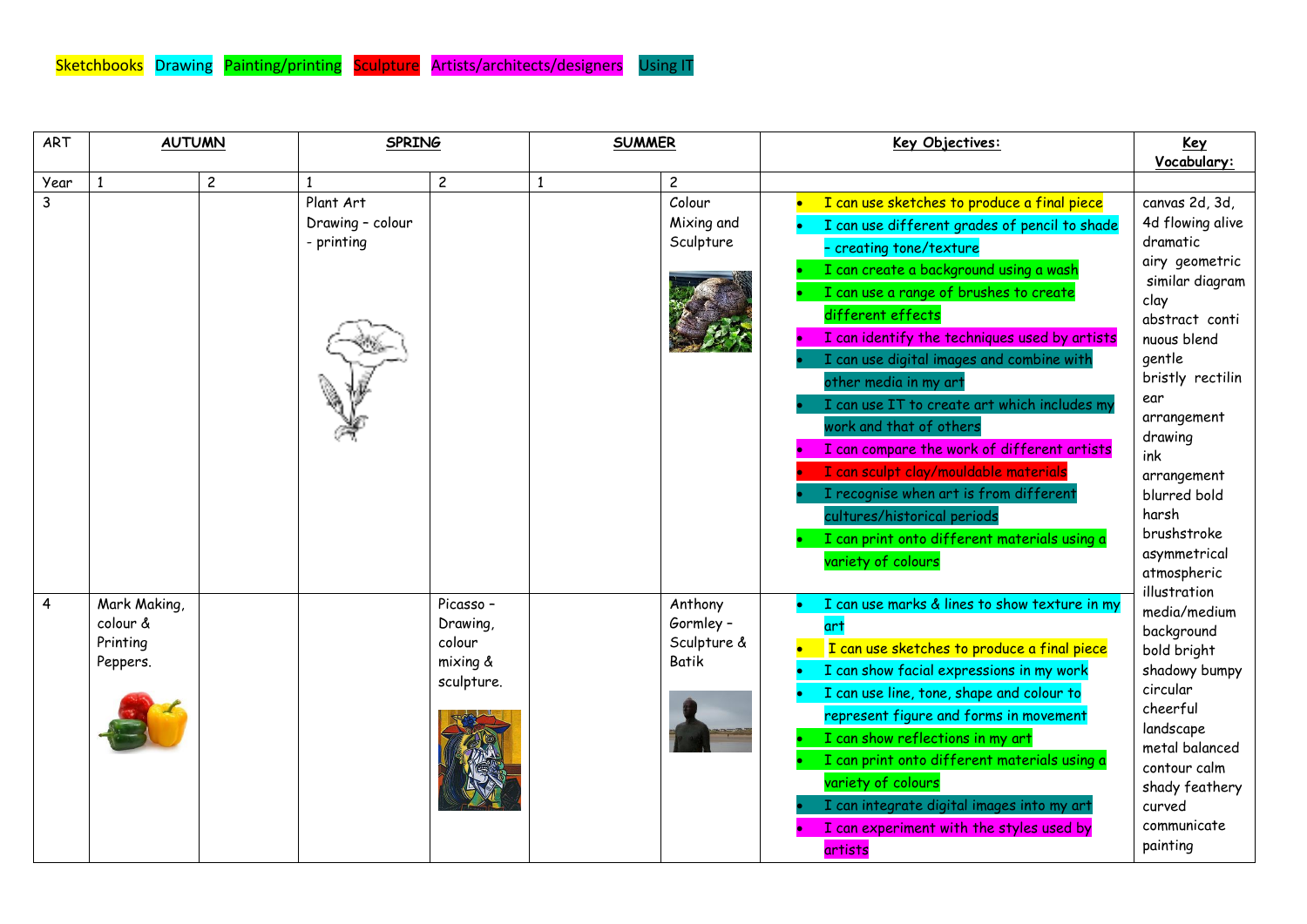| 5 |                      | Architecture.<br>Drawing &<br>printing.<br>Trip to Liverpool | Pop Art<br>(Roy Lichenstein,<br>Andy Warhol and<br>Bridget Riley)<br>Colour mixing. | Frida Kahlo<br>Mod roc<br>modelling<br>Arts Week | I can explain some features of art from<br>historical periods<br>I can sculpt clay/mouldable materials<br>I can identify and draw objects and use<br>marks and lines to produce texture<br>I can show body language in sketches &<br>paintings<br>I can successfully use shading to create mood<br>and feeling<br>I can organise line, tone, shape and colour to<br>represent figures and forms in movement<br>I can use shading to create mood and feeling<br>I can express emotion in my art<br>I can create an accurate print design<br>following criteria<br>I can use images which I have created,<br>scanned and found; altering them where<br>necessary to create art<br>I can research the work of an artist and use<br>their work to replicate a style<br>I can sculpt clay/mouldable materials | oil paint<br>balanced cross-<br>hatch clashing<br>subtle fine<br>diagonal<br>compare<br>portrait<br>paper chaotic<br>curved cold<br>warm/cold<br>fluffy empty<br>confused<br>printing<br>pastel chaotic<br>delicate<br>complementary<br>fuzzy heavy<br>contrast<br>sculpting<br>pencil close-up<br>diagonal<br>contrasting<br>gritty hollow<br>curious<br>sculpture<br>print closeup<br>edge cool |
|---|----------------------|--------------------------------------------------------------|-------------------------------------------------------------------------------------|--------------------------------------------------|----------------------------------------------------------------------------------------------------------------------------------------------------------------------------------------------------------------------------------------------------------------------------------------------------------------------------------------------------------------------------------------------------------------------------------------------------------------------------------------------------------------------------------------------------------------------------------------------------------------------------------------------------------------------------------------------------------------------------------------------------------------------------------------------------------|---------------------------------------------------------------------------------------------------------------------------------------------------------------------------------------------------------------------------------------------------------------------------------------------------------------------------------------------------------------------------------------------------|
| 6 | Drawing<br>Joan Miro | Painting/Perspective (L. S.<br>Lowry)                        |                                                                                     | Watercolou<br>rs/Collage                         | I can explain why I have used different tools<br>to create art<br>I can explain why I have chosen specific<br>techniques to create my art<br>I can explain the style of my work and how it<br>has been influenced by a famous artist<br>I can use a variety of paint techniques to<br>create different patterns<br>I can use feedback to make amendments and<br>improvement to my art                                                                                                                                                                                                                                                                                                                                                                                                                    | leathery<br>horizontal<br>different still<br>life<br>stone cone of<br>vision flowing<br>dark metallic<br>irregular<br>dramatic<br>technique                                                                                                                                                                                                                                                       |